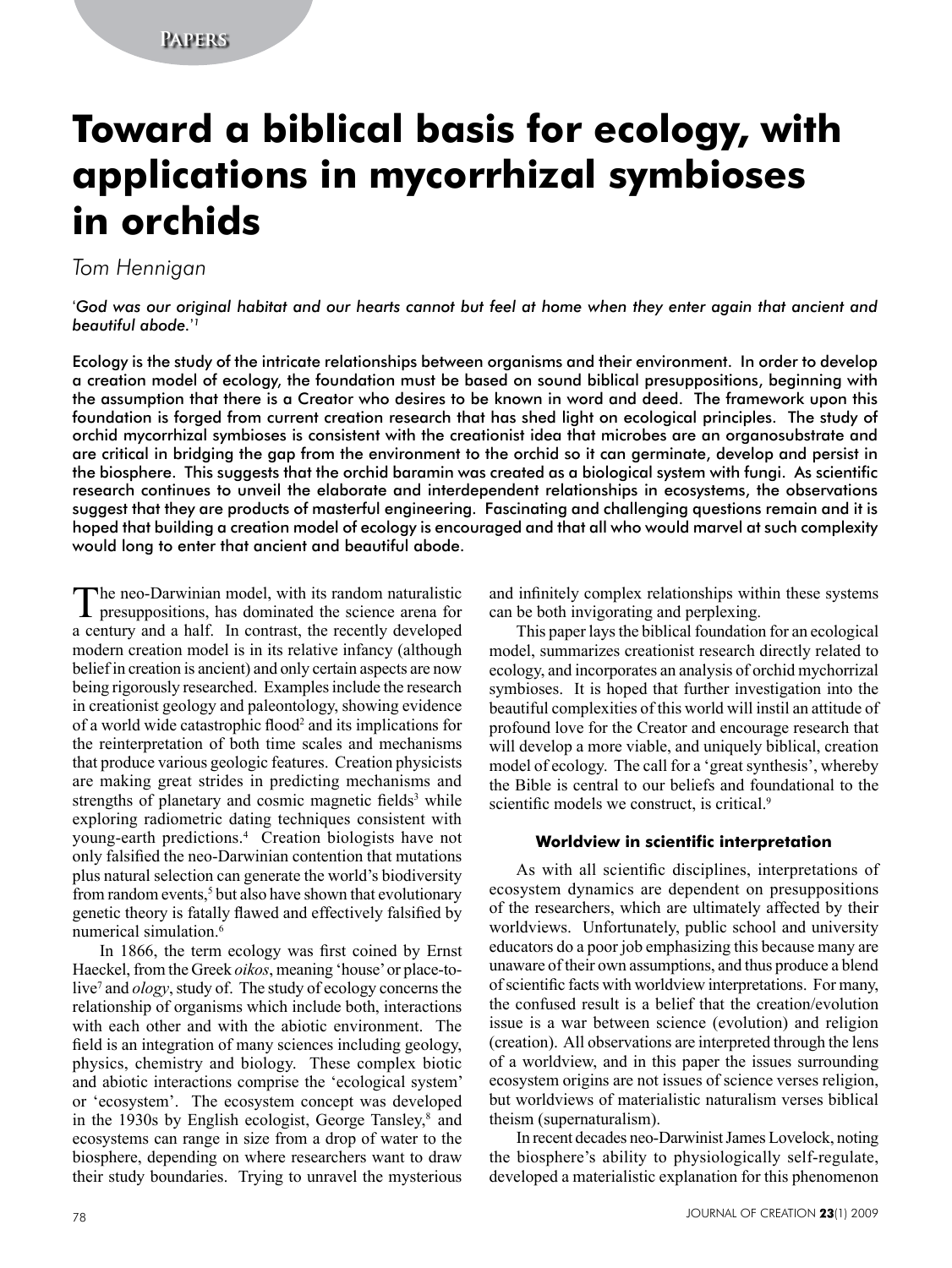known as the *Gaia Hypothesis*, named for the Greek goddess Gaia or 'mother earth'. Lovelock contends that life has affected the planetary environment and maintains itself by manipulating the current environment for its own benefit.<sup>10</sup> Though he believes random processes produced life, and that the earth is not making conscience decisions, it still smells of teleology to many materialists and is, therefore, controversial. New Age followers, many of whom are ecologists and environmental educators, distort Lovelock's original ideas and view earth as a conscious entity, worshiping 'her' accordingly. This worldview is often injected into public high school and university curricula. Materialistic naturalism, as a worldview, is vacuous because it discounts the Creator and has clearly been shown to be a dead end.6 Random mutation and natural selection are recognized processes by creation ecologists, but careful study has shown that these processes cannot explain the origin of complex organisms and their interdependent relationships within ecosystems. It is well documented that even the most 'simple' biochemical systems in bacteria are

more complex, by orders of magnitude, than anything humans have designed. Yet the naturalist paradigm is left trying to explain how complex 'seemingly designed' systems could be products of random, non-intelligent processes.

## **A biblical world view: the foundation for an ecological model**

In contrast, the biblical world view recognizes both random and purposefully designed processes, allowing great freedom when testing hypotheses about ecosystem origins and mechanisms. This view recognizes that there is an all powerful Creator who has revealed Himself through the written Word.11 He is the Self-Existent One, the omniscient, omnipotent God who is separate and above His creation.12 Intimately involved with His creation, He holds it all together.<sup>13</sup> That ecosystems work because of complex interdependent relationships is consistent with His character. Therefore the biblical ecologist recognizes the majesty, power and wisdom of God in the beauty, complexity and mystery of His creation.<sup>14</sup>

In the beginning, God created everything very good and made humanity so that they would enjoy an intimate and dependent relationship with Him.<sup>15</sup> This means human life is precious and to be protected from conception to death, in the broadest possible terms that include protection for the unborn, child safety, not government welfare bureaucrats and provision for pure food, water and air.16 Tragically, when Adam desired independence from the Creator, resulting in sin, human dependence upon God became marred and the Divine/ human partnership broken.<sup>17</sup> The consequences of this spiritual independence are well illustrated in evolutionary, environmental philosophy which sees humans as only a higher functioning animal on the evolutionary continuum. They rank human population growth as the most serious environmental problem in the biosphere. Some even consider humanity a parasitic blight on Earth and have suggested that the planet would be better off if 90% of us were dead.<sup>18</sup> As a consequence of Adam's Fall, Earth is cursed. Death and suffering through disease, predation, parasitism and venom injection apparatus are a result of the curse and do not reflect God's character. Instead, they are consistent with broken, distorted and displaced relationships.

Fortunately, through Christ's atonement, God has

restored this relationship for those who believe Him by faith.<sup>19</sup> How we respond to God's call for a renewed relationship will affect our connections with each other and with the created world. As Christians, our first love should be for Him followed by love for our fellow men.20 Lives characterized by these qualities are only possible when they are rooted in Christ and guided by His Spirit.<sup>21</sup> Even with regard to animals, these godly characteristics are biblical precedence for taking care of them.<sup>22</sup> William Wilberforce expounded on these qualities which were the bases for his successful anti-slavery campaign in England and his founding of the Society for the Prevention of Cruelty to Animals.<sup>23</sup>

The root of any ecological crisis is relational, particularly our broken relationship with the Creator. Historically, many Christians have fallen into spiritual delusion by embracing ungodly views. Bristow has challenged Christians to have the mind of Christ by avoiding the mindset of having more, in order to get more.26 God is the basis for our significance and security while materialism is the root of greed and causes great detriment to the created order. Bristow's second challenge is that Christians need to avoid being so heavenly minded that they are of no earthly good. Scripture prophesies an eventual destruction



Figure 1. The terrestrial showy lady slipper (*Cypripedium reginae*), a member of the slipper orchid subfamily Cypripedioideae, depend on obligate fungal relationships for their existence. Taxonomically, the slipper orchids consist of five genera and roughly 150 to 170 species found everywhere but Africa and Australia. They have variable forms and are easily recognized because their flowers are uniquely modified with a slipper shaped, sac-like pouch. The flowers rely on complex pollination symbioses in which insects drawn to the flowers crawl into the opening of the 'slipper' and can only escape by passing the stigma and anther, allowing pollen masses to be deposited or removed and sexual reproduction to take place.<sup>60</sup>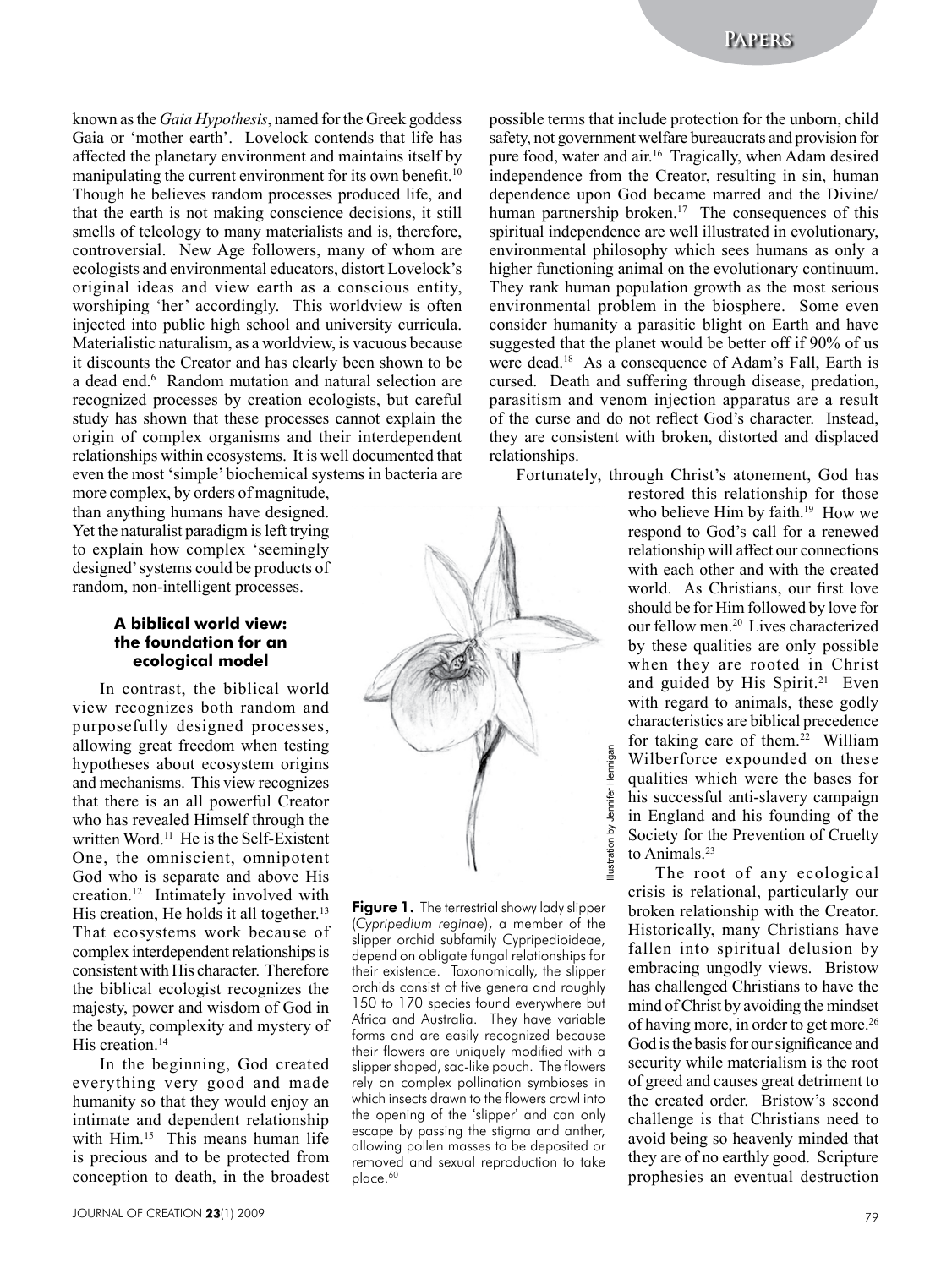of the current heavens and Earth because of the great evil that will manifest itself globally. Eventually there will be a wonderful and eternal replacement for both and they will become the true home for all believers.<sup>24</sup> However, that does not mean that we are to be apathetic now. God has given us the responsibility to represent Him and care for His creation now, and in preparation for the new creation, which we will also have responsibility to tend and keep.

The problems of materialism and apathy in Christendom have lead some to believe that a biblical worldview is responsible for the world's environmental problems. Lynn White not only blamed the biblical worldview for destroying pagan animism and paving the way for an unfeeling exploitation of nature, but he also felt that environmental issues will only be solved if we abandon the biblical paradigm all together.<sup>25</sup> White was evidently ignorant of the fact that it was the biblical worldview that was behind a seminal book that was arguably a catalyst behind the global conservation movement.26 In 1864 George Perkins Marsh wrote *Man and Nature* that described the biblical perspective of stewardship. He believed that our talents, emotions, intellect, salvation and this world are gifts from God. God must be given credit for everything because He made and owns it all. Christians have tended to stay away from environmentalism due, in part, to the impact of Lovelock's ideas which fuelled the adoption of neopagan and New Age environmentalism and to the influence of Christian authors like Dave Hunt and Constance Cumbey.27 As His representatives, Christians should be at the forefront of these issues because they have been given the task to be good stewards of the land. The word *steward* derives from the 10th-century English word *stigweard*, which literally means 'guard of the hall' implying one who is responsible to manage something for someone else.<sup>8</sup>

God's command to have dominion and subdue creation has been misunderstood.<sup>28</sup> People have used this verse as a justification for wonton environmental harm. In biblical theology, Christians are to manage and take care of that which is God's. The Hebrew for 'have dominion' is (*radah)* and 'subdue it' (*kabash),* and both carry the idea of being in charge.29 Biblical stewardship that involves taking control of the land can be likened to a forester who uses an ecosystem approach in the management of a timber stand. He takes charge of the timber so that it is both ecologically and financially sustainable. Consequently, he exercises a benevolent dominion that balances the use of timber for market, maintains optimum wildlife habitat, and preserves the beneficial forest services for years to come. Foresters have a technical term that could be synonymous for this benevolent dominion called *silviculture*, or the art of producing and tending a forest with a particular goal.<sup>30</sup> Today, the term *conservation* is consistent with this view because it does not necessarily connote preservation, but recognizes the importance of biodiversity and emphasizes the wise use of land.31

Ever since humanity was given the task of dominion, or using the land wisely, most cultures around the world have managed the land for their needs. Often it has been with devastating ignorance and sometimes with great knowledge and skill. The romanticized notion of early colonists coming to the untouched and pristine American wilderness is a myth. The indigenous peoples had been managing the land for hundreds of years, and through trial and error, many understood it well. They often recognized that a wisely managed and sustainable ecosystem was healthier and more productive than its wild counterpart.<sup>8</sup> Interestingly, there is increasing collaboration amongst practicing ecologists and native peoples as Western science seeks to understand Traditional Ecological Knowledge (TEK). Often, with TEK, the indigenous culture and language contain hints about ecological concepts and healthy ways to manage ecosystems that are unknown to formal science but have been practiced successfully for centuries.<sup>32</sup>

# **An initial synthesis of current creation research: scaffolding for an ecological model**

When Noah stepped out of the ark 4,500 years ago, his world had changed drastically. God's judgment on the land and its creatures was devastating and complete. That judgment has implications for how we interpret the current mechanisms of geologic processes, organism diversification and distribution (biogeography), and complex biological interactions. Insights learned from understanding the land within a biblical creation model have biblical implications and applications in origin of life assumptions, godly stewardship, human relations, world hunger, sustainable agriculture, and energy use among many more. The following is a synthesis of creation research that contains many venues for future investigation.

#### **Genetics/molecular biology/microbiology**

Neo-Darwinists believe random beneficial mutations and natural selection provide the mechanisms that produced current biodiversity. Examples of these types of mutations include antibiotic resistance in bacteria and their ability to genetically adapt to environmental stresses. Upon further inspection of the bacterial genotypes, new insight has shown that when beneficial changes in nucleotide sequences occur, there is a loss of pre-existing activities in the original (wild-type) biochemical system. This knock out of existing biochemical machinery tends to change the enzymatic, regulatory or transport systems, and confers a temporary survival value to the bacterium in that new environment.<sup>5</sup> This trade-off of an existing biochemical system in order to survive a new environment, at the expense of systems used in other environments, is called antagonistic pleiotropy.<sup>5</sup> Anderson and Purdom note that many of these mutations look as if they produce adaptation as a result of design and give every indication of a designed mechanism. This process does not add complexity to the already existing system and, therefore, does not explain the origin of complex, interconnected systems. Further analysis of Hall's research of the *E. coli* ebg operon supports, to the idea that bacteria can adaptively mutate under numerous environmental conditions, but with a corresponding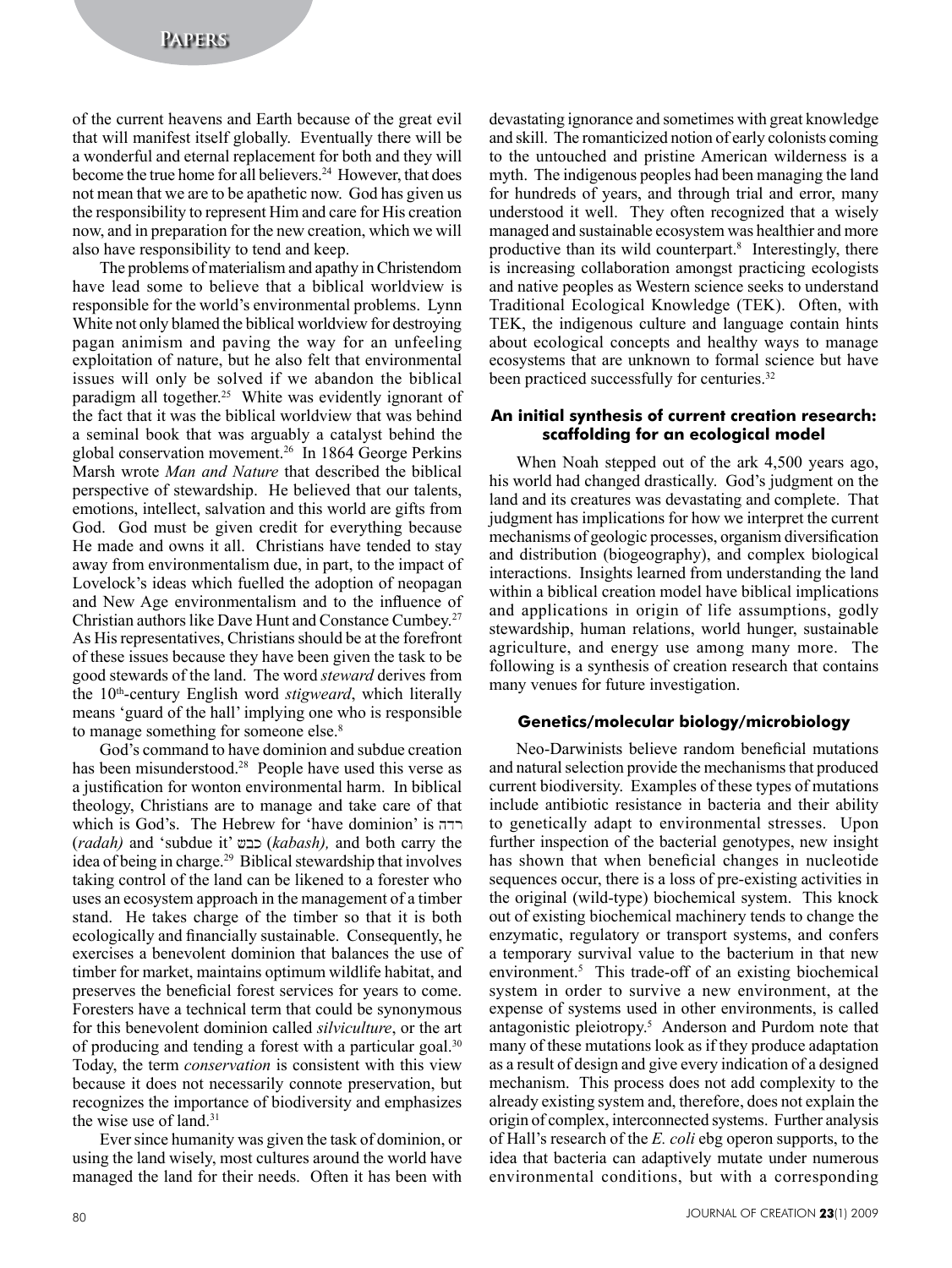reduction in some aspect of the biochemical machinery.<sup>33</sup> Some have stated that this is evolution in action, but it is evolution in the wrong direction and is therefore untenable as an explanatory mechanism for life's origins.

Because of their crucial roles in ecosystems and the partially stochastic nature of environments, bacterial adaptive mutations would be expected within a creation model. The microbial world of bacteria, fungi and viruses must be understood in God's original creation. Microbes ('germs') are often looked upon negatively, but few realize that far less than one percent of these organisms are truly harmful, and the vast majority are crucial for all life.<sup>34</sup> Fascinating research has begun to explain how pathology arose after the Fall, but much work still needs to be done.<sup>35</sup> Potential areas of viable research should look for deleterious pathogens that have experienced a dangerous mutation and/ or were displaced into organisms they were not designed to inhabit.

Francis has proposed that God created microbes as a link between macro-organisms and the chemical environment, calling them an organosubstrate or biomatrix.<sup>34</sup> He hypothesizes that if these are designed for this purpose they should be abundant, ubiquitous, involved in complex and crucial symbiotic relationships involving macro-organisms, able to form symbiotic microbial communities, mine and provide chemical elements from the lithosphere, and cycle

elements in the biosphere. They fit all of these parameters and demonstrate that the biosphere, including humanity, could not survive without them. Some have proposed that the materialist endosymbiosis hypothesis can also explain these complex relationships.36 However, all of the evidence discussed suggests that an engineered biomatrix is more consistent with the data.34 Because humans, plants and animals could not function without microbes, it is hypothesized that they were created as biological systems with plants, animals and humans on multiple days of Creation Week.37

Viruses are biologically nonliving and are looked upon as deleterious genetic machines. Current research suggests that their harmful qualities may be, by far, the exception than the rule because pathology is uncommon and there are many examples of beneficial viral symbionts.34 Viruses have powerful mini-motors used to inject genetic materials into their hosts and their hosts are often bacteria.38 Bacteria contain tremendous amounts of genetic

1 mm With Infection of Fungal Symbiont. No Nutritional Support No Fungal Infection. Nutritional Support with Dextrose No Fungal Infection. Nutritional Support with Cellulose **Protocorm Orchid Seed** 

Figure 2. A comparison of protocorm development of the Boat Orchid (*Spathoglottis plicata*) after five weeks. The first two illustrations compare development when the fungal symbiont is absent. The last illustration shows development after being infected by the fungus, *Tulasnella calospora*. (After Smith and Read,54 p. 355).

potential and are constantly acquiring and exchanging genetic information. Because of this ability, they provide many ecological services such as bioremediation, recycling nutrients, cleansing water and regulating soil pH. This ability to exchange and gather genetic information may be facilitated and ameliorated by viruses. Instead of parasitic symbioses, viruses may be commensal with bacteria in genetic exchange, much like bees cross pollinating flowers.<sup>39</sup> Fascinating areas to investigate include the roles of viruses in genetic transfer as a function of microbe involvement in global homeostasis, and potential mechanisms for rapid intrabaraminic diversification.

#### **Biogeochemistry**

Microbes are also a crucial component in biogeochemical cycling. These cycles consist of the paths elements take through the global system for proper functioning and persistence of life. If microbes did not exist, the critical carbon, nitrogen and phosphorous cycles would not be possible and life would cease. Life affects chemistry and chemistry affects life.

Zuill and Standish focused their attention on the nitrogen cycle.40 Nitrogen is crucial for the existence of all life and is a building block of amino acids needed for protein synthesis, as well as nucleotides and their nucleic acids.

> The nitrogen cycle's function is to keep its various molecular forms in balance so that life can persist. Through five stages, atmospheric nitrogen is converted into nitrogen compounds that plants require and can assimilate, and it is then recycled back into the atmosphere again. Many chemical steps are involved in various parts of ecosystems and specific enzymes are needed at the right times and places. The nitrogen cycle is dependent on the carbon cycle and requires microbes and other creatures to work in concert. In turn, plants provide nutrition to animals. Amazingly, in order for certain chemical reactions to continue, plants contribute specific chemicals while the biomatrix provides what plants lack in order to complete the required chemical reactions. Many diverse genera are involved and this redundancy is important as a system back up should a certain taxon not be present.

> Behe's concept of irreducible complexity in biological systems<sup>41</sup> was enlarged and extended to ecosystems, giving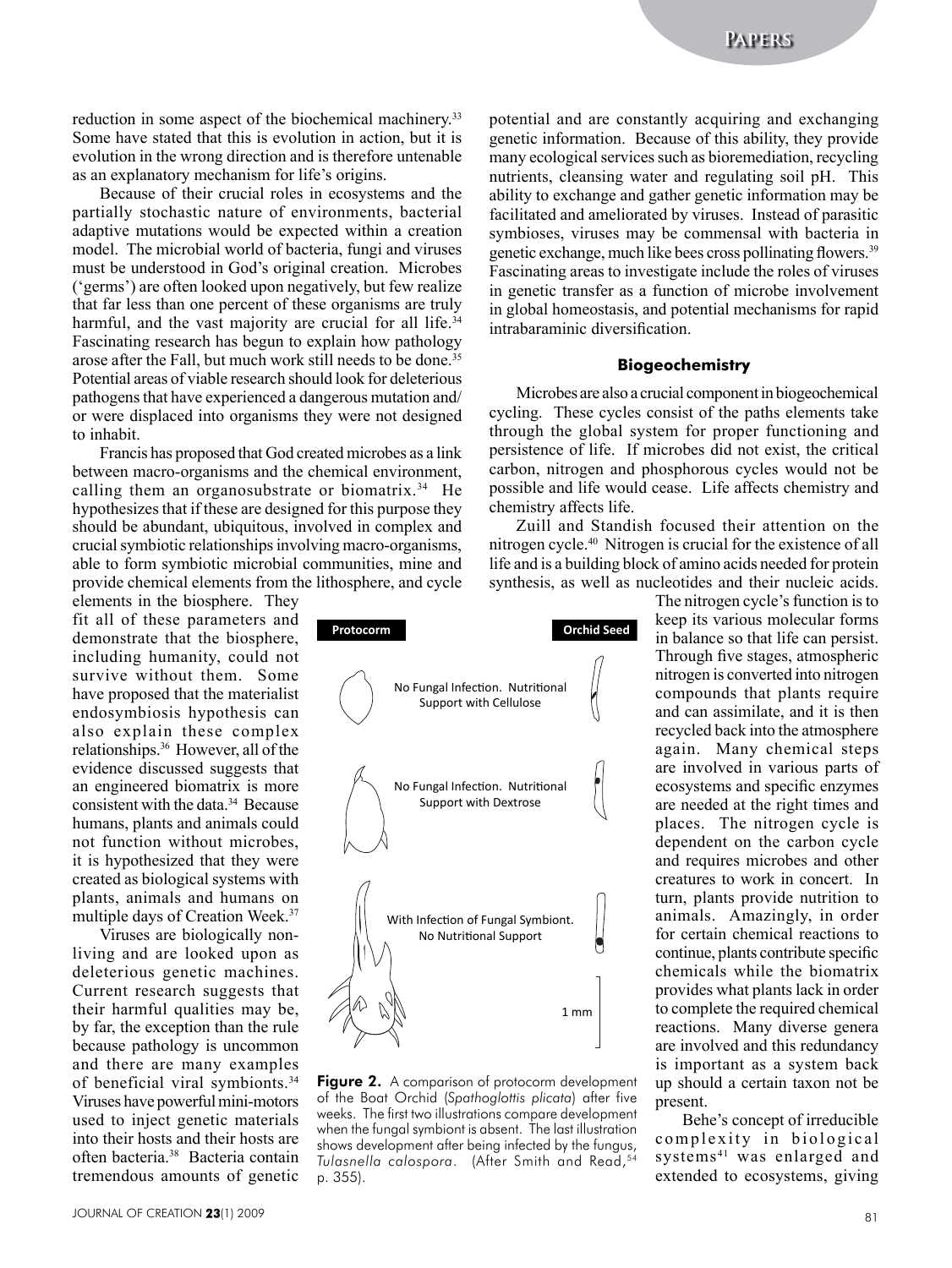rise to a term 'irreducible interdependence'.40 Behe discussed this concept in the context of biochemical reactions in single organisms. Zuill and Standish used the term 'ecochemical pathways' to refer to the series of biochemical reactions across multiple species, where each step of the reaction is mediated by one or several species. An irreducibly interdependent system has the following characteristics in this testable model:

- 1. Potential gaps in the system cannot be reasonably bypassed by inorganic nature alone.
- 2. It must have a degree of specificity that in all probability could not have been produced by chance.
- 3. A given function or step in the system may be found in several different unrelated organisms.
- 4. The removal of any one of the individual biological steps will resort in the loss of function of the system.

The data suggest that the nitrogen cycle may be irreducibly interdependent based on the above criteria. No proposed neo-Darwinian mechanisms can explain the origin of such a system. Compounding matters, Zuill makes a strong case by suggesting that this biodiversity of multispecies interactions have always been required for biospheric regulation and had to have been built rapidly.42 Several of the above arguments are based on logical inferences, but many of these inferences can be further tested to determine if they meet interdependence criteria. This research could be extended to test other global cycles, and interaction between cycles, for irreducible interdependence.

#### **Baraminology/biogeography**

Creation biologists have been discussing the origin, variation and global dispersal of species for decades.<sup>43</sup> In recent years, the progressing discipline of baraminology,

a uniquely creationist biosystematics method for determining 'created kinds' (*baramin*), has become an important area of study for the biblical history of biodiversity.44 Evidence suggests that rapid intrabaraminic diversification has occurred since the animals dispersed from the ark.45 Genetic and environmental mechanisms to explain how this happened are unclear, but exciting vistas of research, testing for mediated design, have been proposed.46 Baraminological analysis seems to be a useful biological tool and a recent synthesis of 66 studies highlight research already done, but there is much work to  $do<sup>47</sup>$ 

One area of study that will shed light on diversification is biogeography. Evolutionists previously used biogeographic models as proof of evolution, but these models have since fallen into disfavour as an evolutionary mechanism. 48 Data learned from biogeographical modelling have implications for mechanisms involved in both geographical distribution and diversification of baramins. For example, it has been hypothesized that the Noahic Flood would have ripped apart large chunks of terrestrial materials that became rafts which travelled on water by wind currents. This creation biogeography model envisions these giant rafts in the form of log masses, plant debris and vegetation mats that dispersed organisms world wide.<sup>49</sup> The authors made 18 predictions that test it for validity, including distributions of wind dispersed organisms which should reflect distributions of rafted organisms and the directions of transoceanic dispersal which correspond to marine current movements.<sup>49</sup>

This preliminary synthesis of ecological concepts doesn't scratch the surface of the intricacies and complexities of systems and subsystems continually being discovered. For example, space prohibits discussing challenges to understanding food web dynamics, in particular fungal symbionts preying on soil arthropods and translocating the invertebrate nitrogen compounds to its plant host.<sup>50</sup> Or why heterotrophyid parasitic trematodes from the Genus *Ascocotyle*, are obligate parasites on at least three disparate and different hosts, where at least two of these hosts must ingest the worm in order to complete their reproductive cycle.51 To illustrate, a subsystem of food web dynamics in the complex mycorrhizal symbioses of orchids will be analyzed in the light of a creation ecology model.

#### **Mycorrhizal symbioses in orchids**

The 'evolution' of angiosperms remains one of the frustrating and mysterious puzzles of neo-Darwinian botany. The fossil record suggests sudden appearances and does not mean that intrabaraminic diversification did not occur; it is consistent with fully designed flowering systems.<sup>52</sup>



Figure 3. Cross section of an epiphytic orchid root. In this illustration, symbiotic fungi enter the orchid root through the spongy velamen. Then they enter passage cells, which are exodermis cells with delayed or absent cell walls. These cells are thought to be important in attracting fungi and absorbing ions. The hyphae may also enter the root cortex which is responsible for moving nutrients to the transport tissue. It is thought that carbohydrate transport takes place at the orchid/fungus interface.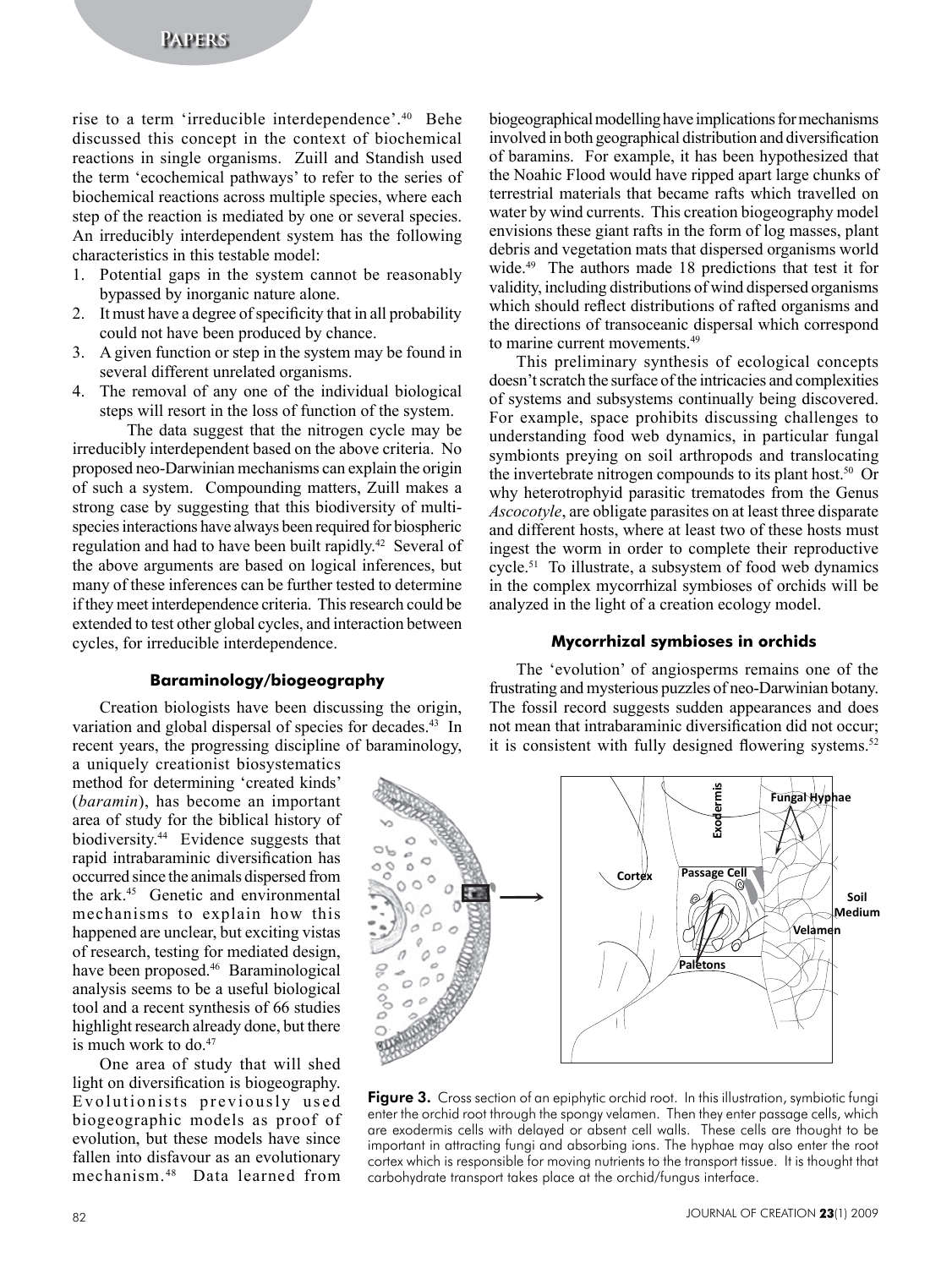The Orchidaceae is considered one of the largest flowering families within Angiospermae and is incredibly diverse. Orchids are cosmopolitan and include terrestrial herbs, epiphytes, lithophytes and lianas. They are famous for their unique inflorescences and intricate symbioses, one of which is their obligate associations with mychorrizal fungi. Many of the orchids, particularly the epiphytes that grow on branches without soil, are subject to extreme conditions and these symbiotic associations with fungi help them to survive.

The term 'mycorrhizae' literally means 'fungus root' and refers to the relationship between soil fungi and plant roots. Fungal diversity is estimated to include about 100,000 species, and like angiosperms, their fossil record provides no evidence that neo-Darwinian mechanisms produced these complex life forms which represent about one-quarter of the earth's biomass.<sup>53</sup> There are different types of mychorrizal associations and species within at least three fungal phyla; Ascomycota, Basidiomycetes and Glomeromycota which play crucial roles in various associations. The classification of fungal symbionts continues to be difficult but it seems that a large percentage of orchid mycorrhizae are Basidiomycetes, from the form genus *Rhizoctonia*. 54 Genetic tests have verified the identity of *Rhizoctonia* to specific genera that include *Tulasnella*, *Ceratobasidium*, and *Thanatephorus*. 55

Coupled with the complexities of identifying the players in these complex associations, is the need to determine what the relationships are and how they work. Consider the case of orchid seeds which are tiny  $(0.3-14 \mu g)$ , undifferentiated and lack endosperm. Under laboratory conditions, with carefully formulated soil and nutrients, orchids can be germinated asymbiotically (figure 2). However, in the wild, a complex system of mycorrhizal symbionts is prerequisite if the orchid is to germinate and develop.<sup>56</sup> Orchid-fungus specificity in ecosystems is controversial. Most orchid endophytes are widespread in soil and are found globally. Some have likened their common presence in orchid roots as a relational one. Others have interpreted the associations as a reflection of their universal distribution. The latter interpretation would also be consistent with properties of a designed biomatrix. Nevertheless, there is evidence that at least some orchid species are specific toward particular fungi.<sup>54</sup>

Orchid seeds contain small amounts of high energy proteins and lipids, but very little sugar.<sup>54</sup> Once dispersed, they imbibe water and swell. Fungal hyphae enter the testa through either epidermal hairs or the suspensor which is zygote tissue involved with pushing the embryo to the centre (figure 3). As the hyphae breach the cell wall, there is no evidence of distortion or cell wall thickening which suggests that the hyphae enter by the process of hydrolysis rather than the application of pressure. At this juncture, three things can happen:

- 1. Functional symbiosis between orchid and fungus begins.
- 2. The fungus parasitizes and kills the seed.
	-

3. The fungus does not penetrate and the seed never develops.

It is hypothesized that since the onset of the curse, biological organisms have experienced deleterious mutations, decreasing biochemical function, and dysfunctional relationships. These hypotheses could be tested in the cases where the fungus kills the seed or does not penetrate.

In functional symbiosis, the fungus has access to key soil carbohydrates and translocates them to the orchid, enabling the seed tissue to grow and differentiate. The fungus may also synthesize vitamins and growth factors for the seedling, but this has not been demonstrated. The fungus colonizes mostly the basal cells of the orchid, while the apical cells elongate and become the protocorm or the microscopic first stage of orchid germination. The plasma membrane invaginates and the fungal hyphae forms tight coils called peletons (figure 3). It is at the peleton/orchid cell interface where carbohydrate transport probably takes place. Cells in the orchid do not show signs of stress when they change in response to hyphal presence. Cytoplasm streaming remains active, mitochondria become numerous, major organelles like the Golgi apparatus and endoplasmic reticulum are well developed, the nuclei hypertrophy and they contain higher amounts of DNA than uninfected cells.<sup>54</sup> It is unclear what is happening in the nuclei and why. Do parts of the genetic apparatus, from both organisms, combine to form a cooperating genetic system that enables the relationship or does the orchid simply multiply what it has?

Most of the time, adult orchids that can photosynthesize still contain mycorrhiza but their relationship is unclear. There is growing evidence that mycorrhizae are important in providing mineral nutrition such as nitrogen (N) and phosphorous (P). In *Goodyera repens,* mycorrhizal colonization is associated with an increase in both N and P uptake.54 Mechanisms showing how this is done have not been worked out, but research with other mychorrizal forms, such as Arbuscular Mycorrhizal Fungi (AMF), may shed some light. AMF has been shown to produce the genes that establish symbioses with nitrogen fixing bacteria.<sup>57</sup> This suggests that the presence of AMF in the rhizosphere increases legume nodulation, thereby increasing nitrogen fixation and utilization by symbionts. AMF are also more efficient at P uptake than plant roots alone and can change soil chemistry to increase N and P concentrations and rates of uptake.57 Further research may show whether orchid mycorrhiza also have these capabilities.

As complex as the above associations are, recent observations further complicate matters. More than one fungal species can form peletons in an orchid root or individual cell. Some orchids experience a *fungal succession* in which different fungi occur at different developmental stages. For example, the achlorophyllous orchid, *Gastrodia elata*, needs one fungus for germination (*Mycena osmendicula*), but full orchid development can only occur if a secondary colonization by *Armillaria* takes place.54 Other research has found that epiphytic orchids contain interlaced fungal hyphae and filamentous nitrogen fixing cyanobacteria that form a sheath on the aerial roots.<sup>58</sup>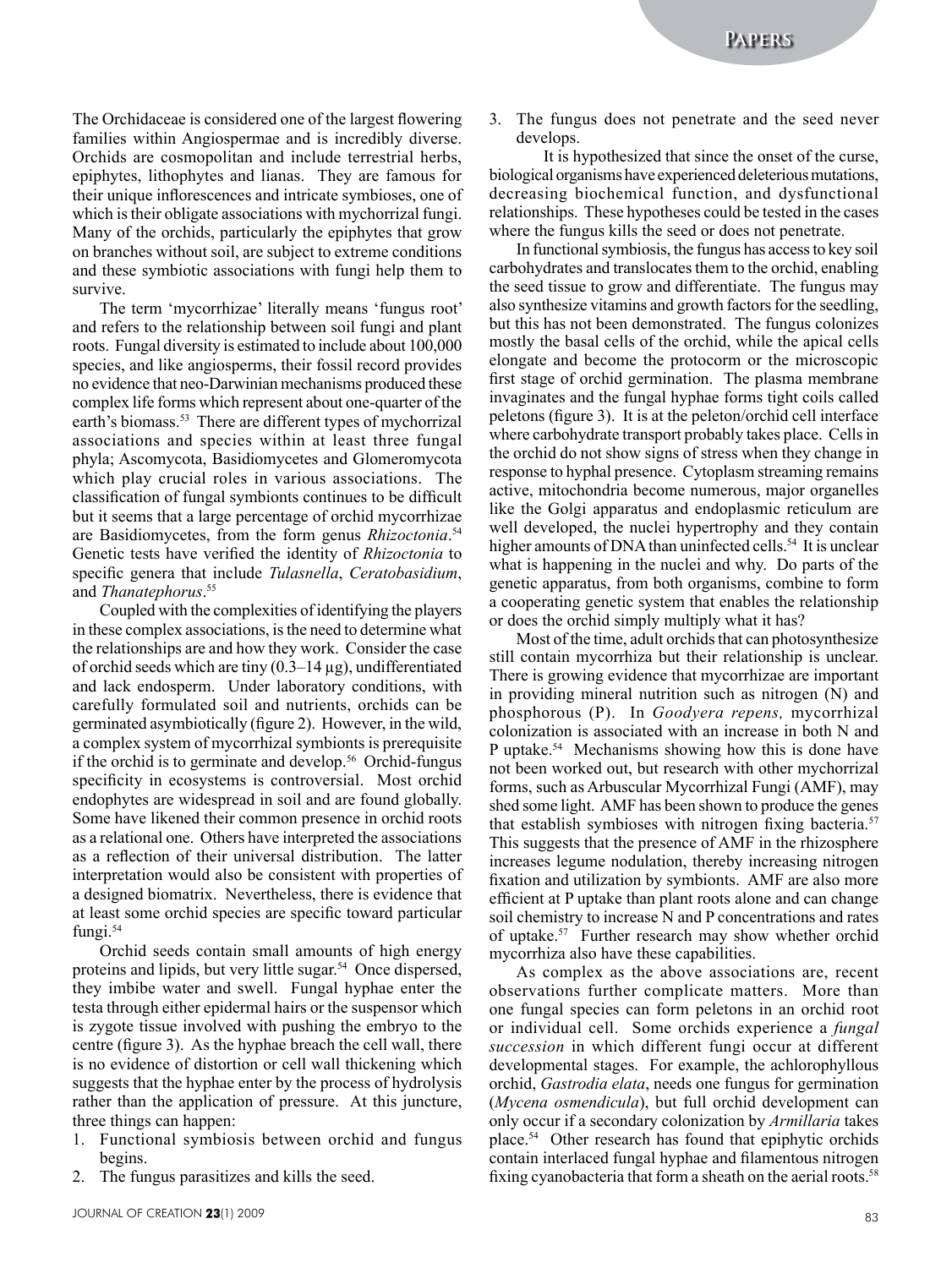There is growing evidence that *Rhizoctonia* can form concurrent orchid mycorrhizas and ectomycorrhizas with other photosynthetic plants. The implication is that there is a three-way relationship with the fungus capturing the carbon from the other photosynthetic plant and translocating it to the orchid. Fungal succession and links with other microbe taxa bring the complexities of these relationships to a new level and presently it is unknown how common they are or whether they exhibit irreducible interdependence.

Orchid fungi are mysteriously unique in the world of mycorrhizae. It does not yet appear that the fungus gains anything from the relationship, but there is still much to learn. The interactions between the two are variable and dynamic; some likening them to enemies on a battlefield.<sup>54</sup> For example, the genera *Armillaria* and *Rhizoctonia* are strongly pathogenic species. In some situations, the fungus advances towards the seed, yet once colonization begins the orchid produces secondary compounds to lyse the peletons, clearly controlling fungal growth. Some have interpreted the relationship as the orchid taking defensive measures against a potential parasite. Others interpret the lysis of peletons as the mechanism for nutrient transfer. What controls the process of balancing 'infection' between the two is a mystery and dependent on the relationships involved. The following hypotheses have been suggested:

- 1. The aggressive nature of the fungus is balanced by defence mechanisms of the orchid.
- 2. The fungus alters its metabolism upon penetration and plant tissue enzymes are no longer produced.
- 3. Some defence mechanisms operate at low levels in both.59

Research suggests that in some cases there is alteration of fungal metabolism which no longer makes it parasitic once it breaches the testa. If true, it would also be consistent with orchid lysis of fungal peletons as one of accessing fungal nutrients and not a defensive measure.

## **Conclusions**

Worldview matters when scientific observations are interpreted. Orchid mycorrhizae are just one of thousands of ecological subsystems that can be used to test creation predictions based on biblical presuppositions. Their highly complex associative systems, beginning at the genetic level, reflect marvellous design and possible irreducible interdependence. Parasitism and inability to colonize orchid seeds may be due to disruptions and system knock outs brought on by the curse, causing relational malfunction. The fact that microbes are crucial bridges between orchids and their environment suggests that they were not only designed as a biomatrix, but also part of the functioning system of the original orchid baramin. The more humans understand rhizospheric relationships within a creation ecology model, the better managers they will be. The potential is there to create opportunities for representing God, in the management of his resources, for the benefit of all.

#### **Acknowledgments**

I am grateful to Jerry Bergman who took time to critically read and offer helpful insights on earlier manuscripts.

#### **References**

- 1. Tozer, A.W., *The Pursuit of God: The Human Thirst for the Divine,* Wing Spread Pub., Camp Hill, PA, p. 98, 1982.
- 2. Whitmore, J. and Garner, P., Using suites of criteria to recognize pre-Flood, Flood, and post-Flood strata in the rock record with application to Wyoming (USA); in: Snelling, A.A. (Ed.), *Proceedings of the Sixth International Conference on Creationism,* Creation Science Fellowship and Institute for Creation Research, Pittsburgh, PA, pp. 425–448, 2008.
- 3. Humphreys, D.R., The creation of cosmic magnetic fields; in: Snelling, A.A. (Ed.), *Proceedings of the Sixth International Conference on Creationism*, Creation Science Fellowship and Institute for Creation Research, Pittsburgh, PA, pp. 213–230, 2008.
- 4. Vardiman, L., Snelling, A.A., Chaffin, E.F. (Eds.), *Radioisotopes and the Age of the Earth Volume II, Institute for Creation Research*, Dallas, TX, p. 876, 2005.
- 5. Anderson, K.L. and Purdom, G., A creationist perspective of beneficial mutations in bacteria; in: Snelling, A.A. (Ed.), *Proceedings of the Sixth International Conference on Creationism*, Creation Science Fellowship and Institute for Creation Research, Pittsburgh, PA, pp. 73–86, 2008.
- 6. Sanford, J. *et al*., Using numerical simulation to test the validity of neo-darwinian theory; in: Snelling, A.A. (Ed.), *Proceedings of the Sixth International Conference on Creationism*, Creation Science Fellowship and Institute for Creation Research, Pittsburgh, PA, pp. 165–175, 2008.
- 7. Spurr, S.H. and Barnes, B.V., *Forest Ecology,* 2nd Ed., John Wiley and Sons Inc., New York, p. 3, 1973.
- 8. Floyd, D.W., *Forest Sustainability: The History, The Challenge, The Promise*, Forest History Society Issues Series, Durham, NC, p. 83, 2002.
- 9. Wise, K.P., *Faith, Form and Time,* Broadman & Holman Pub., Nashville, TN, p. 27, 2002. See also 2 Tim 3:15–17.
- 10. Botkin, D.B. and Keller, E.A., *Environmental Science: Earth as a Living Planet, 2<sup>nd</sup>* Ed, John Wiley & Sons Inc., NY, p. 46, 1998.
- 11. Genesis 17:1, Revelation 4:8, Exodus 14:1, Exodus 17:14, Leviticus 4:1, 1 Corinthians:14:37, 2 Peter 3:2.
- 12. Exodus 3:14, John 8:58, Isaiah 46:10, Psalm 147:5, 1 Kings 8:27, Romans 10:6–8, Genesis 1:26, John 1, 6:27, Acts 5:3f.
- 13. Psalm 104, Matthew 6:25–34, Colossians 1:15–20.
- 14. Romans 1:20
- 15. John 1
- 16. Matthew 5–7
- 17. Genesis 1–3
- 18. The world view of the outspoken and controversial University of Texas Professor, Eric Pianka, 14 April 2006, <www.aapsonline.org/ nod/newsofday280.php>, accessed 10 November 2008; <creation.com/ pianka>.
- 19. Romans 1–8.
- 20. Matthew 22:37–40
- 21. Galatians 5–6, Matthew 5:1–16
- 22. Genesis 33:17, Deuteronomy 22:6–7
- 23. Wilberforce, W., *A Practical View of the Prevailing Religious System in the Higher and Middle Classes, Contrasted with Real Christianity*, Leavitt, Lord and Co., New York, 1835. <br/>books.google.com/books?hl= en&id=DxevFc7biKQC&dq=A+Practical+View+of+the+Prevailing+Re